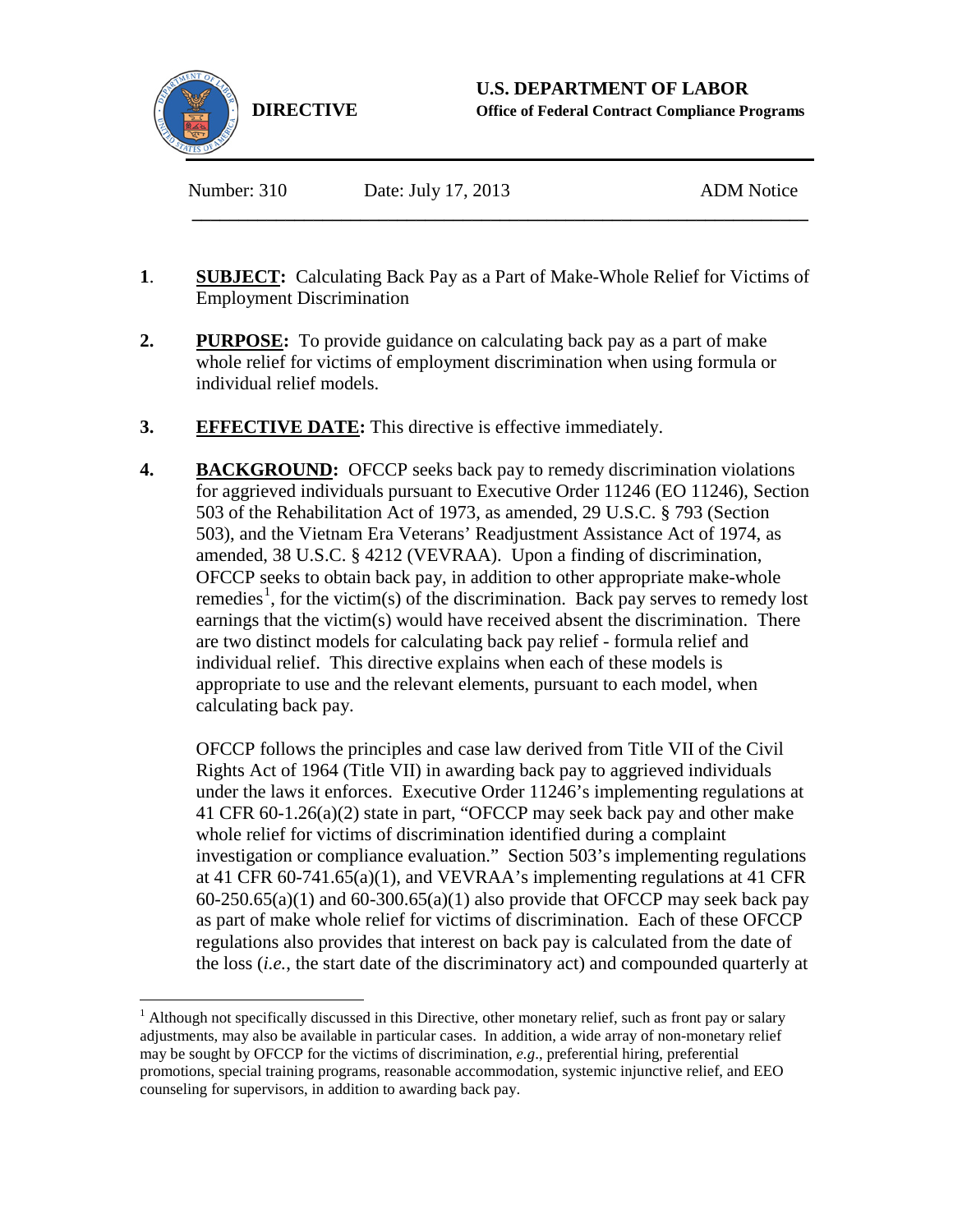the percentage rate established by the U.S. Internal Revenue Service (IRS) for the underpayment of taxes.

The U.S. Supreme Court, in *Albemarle Paper Co. v. Moody*, 422 U.S. 405, 418(1975), states that one of the purposes of Title VII is "… to make persons whole for injuries suffered on account of unlawful employment discrimination." The Court also states that" ... given a finding of unlawful discrimination, back pay should be denied only for reasons which, if applied generally, would not frustrate the central statutory purposes of eradicating discrimination throughout the economy and making persons whole for injuries suffered through past discrimination." *Id.* at 421. In light of this standard, back pay is generally sought as a remedy in all cases, both individual and class, where employment discrimination results in a loss of compensation for victims of discrimination.

OFCCP's reliance on Title VII back pay principles has been upheld by the Administrative Review Board (ARB). Specifically, in the EO 11246 case of *OFCCP, U.S. Department of Labor v. Greenwood Mills, Inc.,* ARB Case Nos. 00- 044, 01-089, ALJ Case No. 89-OFC-039 (ARB Final Decision and Order December 20, 2002), the ARB held that the covered government contractor discriminated in hiring on the basis of sex, and found that the formula relief model used in Title VII cases was appropriate for computing relief. Following the legal standard set out in *Albemarle,* the ARB found that back pay, as one element of make whole relief, was to be awarded to the victims of discrimination. Similarly, the ARB has applied Title VII back pay principles in the individual relief context. In *OFCCP v. The Cleveland Clinic Foundation*, ARB Case No.1991-OFC-20, ALJ Case No. 91-OFC-20 (ARB Final Decision and Order July 17, 1996) , the ARB held that the contractor discriminated on the basis race, and relied on Title VII principles when awarding back pay to the two victims.

## **5. DEFINITIONS:**

**Attrition Rate** – The rate at which employees are expected to leave the establishment from one period to the next.

**Back Pay** – Total lost earnings due to a contractor's discriminatory employment action, practice or procedure. Lost earnings include but are not limited to: compensation or salary, overtime, premium pay and shift differentials, incentive pay, raises, bonuses, lost sales commissions, cost-of-living increases, tips, medical and life insurance, fringe benefits, and pensions, stock awards and options.

**Formula Relief** – As used in this Directive, a method used in systemic discrimination cases for calculating a total amount of the back pay for an affected class of discrimination victims, that is then divided (pro rata or otherwise) among all the members of that class who are eligible, successfully identified, and agree to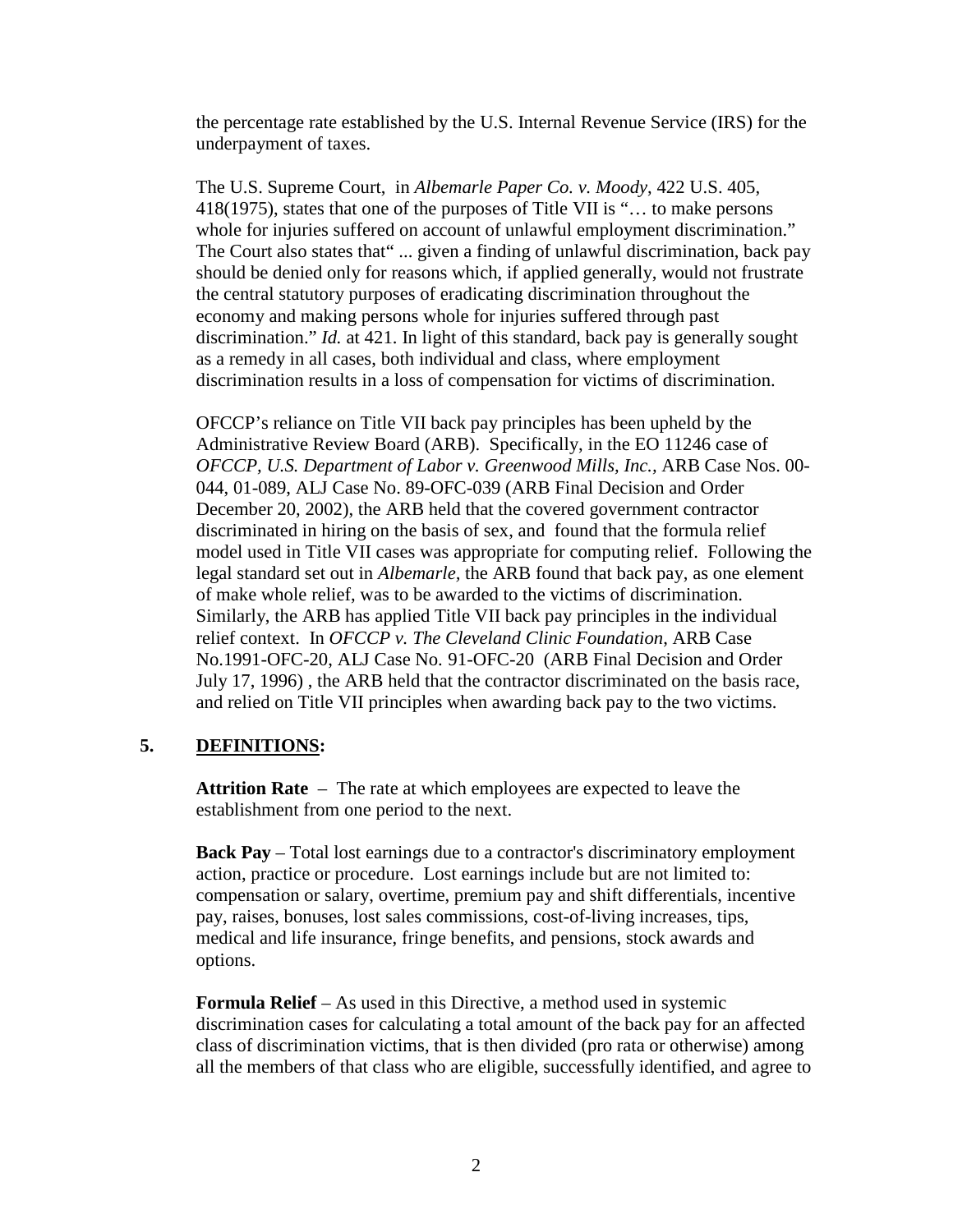participate in the settlement. In appropriate circumstances, formula relief may also be used to assess other types of class relief for discrimination victims.

**Individual relief** - Also referred to as victim-specific relief, individual relief is the assessment of make-whole relief for identified victim(s) of discrimination on an individualized basis. This method is generally used to calculate back pay in those individual or small group discrimination cases where the victims of discrimination, and the damages they incurred, can be determined with specificity.

**Interim Earnings** – The amount a victim earns from substitute employment during the liability period. Generally speaking, victims of discrimination who are not current employees (*i.e.*, victims of hiring or termination discrimination) have a duty to use reasonable diligence to seek substitute employment. Under formula relief, back pay awards can be reduced by an appropriate estimate of the amount that could have been earned by the victims of discrimination with reasonable diligence, less expenses reasonably incurred in looking for alternative employment. Under individual relief, back pay awards are reduced by the amount the victim actually earned during the liability period, or by the amount the individual would have earned with reasonable diligence. Under either approach, the contractor has the burden of proof.

**Make-Whole Relief** - Remedy for discrimination that restores the victim of discrimination to his or her rightful place, *i.e.*, the position, both economically and in terms of employment status, that he/she would have occupied if the discrimination had not taken place. Common elements of make-whole relief include an award of the position the individual was wrongly denied, back pay with interest and retroactive seniority.

**Mitigation –** Used in cases involving discrimination where the victims are not current employees (*i.e.*, discrimination in hiring or terminations), this refers to the duty of victims to lessen their losses during the liability period. Under the individual relief model, for example, the aggrieved individual must use reasonable diligence to seek alternative employment during the liability period. The earnings from such employment will be deducted from the total amount of back pay awarded to the aggrieved individual (*see* "Interim Earnings," above). Under the formula relief model, mitigation of the amount of losses can be estimated by appropriate evidence of actual or assumed interim earnings to reduce the overall back pay awarded to the class of victims. For example, the contractor may seek to apply a minimum wage rate presumed to have been earned during the liability period to reduce the overall back pay that is awarded to the class of victims, after accounting for an estimated period of unemployment. Mitigation, either for individuals or a class, is an affirmative defense that must be raised and proven by the contractor, not OFCCP.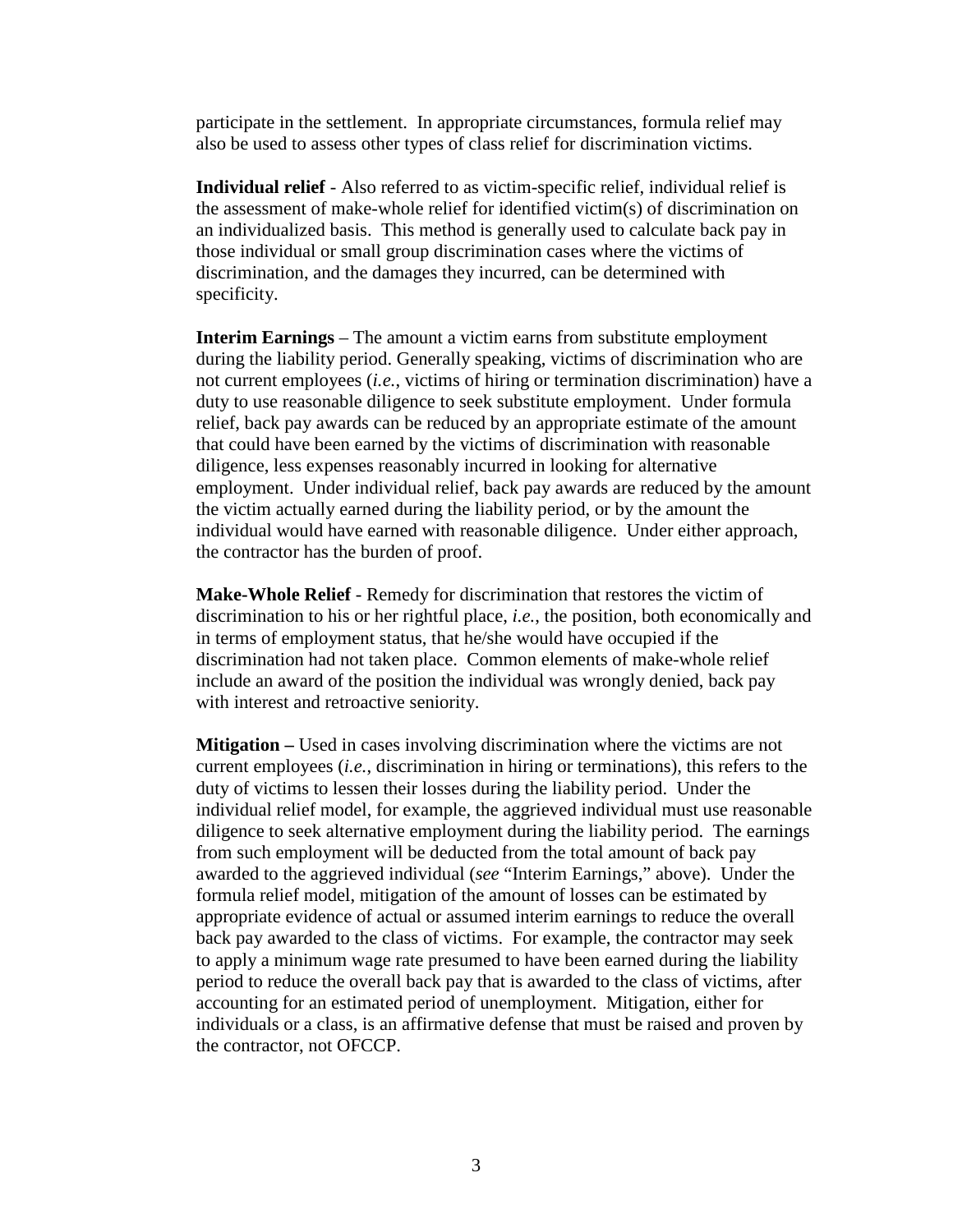**Pay Additions** – Elements of compensation other than salary and wages (e.g. pay from shift differentials, incentive pay, bonuses)

**Shortfall** – The difference between the actual number of persons in the nonfavored group that were selected for the employment opportunity at issue (hires, promotions, etc.) and the number expected to have been selected in proportion to their representation in the pool of qualified candidates, absent discrimination. This concept does not generally apply to compensation discrimination cases,

# **6. POLICY:**

This directive identifies basic principles applicable to the use of the formula and individual relief models for the calculation of back pay as a remedy for discrimination. The directive indicates when it is appropriate to use formula relief or individual relief and the elements that should be considered in making this determination. In each instance, OFCCP makes the decision as to which model is used in determining relief in a specific case, not the contractor. The directive also provides guidance on calculating back pay, including addressing mitigation when raised as a defense by the contractor, depending on the model used.

## **BASIC PRINCIPLES:**

- Generally, in keeping with the *Albemarle* standard, an award of back pay will be sought as a part of the make whole relief awarded to victims of employment discrimination whenever the discrimination results in a loss of compensation or benefits for the aggrieved individual(s).
- Provided that the federal contract is in effect when the discrimination occurred, back pay generally can be obtained for a period up to two (2) years prior to the date of receipt of the scheduling letter (or for a complaint, up to two (2) years prior to the date the complaint is filed). Back pay continues from the date of violation forward until the discriminatory action(s) are stopped by the contractor, or stopped by means of a Conciliation Agreement, Consent Decree, or Final Court/Administrative Order. In any event, back pay calculations will follow longstanding OFCCP principles regarding the circumstances under which discrimination is a continuing violation under the Executive Order (*see* FCCM Chapter 7).
- The elements used to calculate back pay in individual relief cases should not be interchanged with the elements used to calculate back pay in cases utilizing formula relief.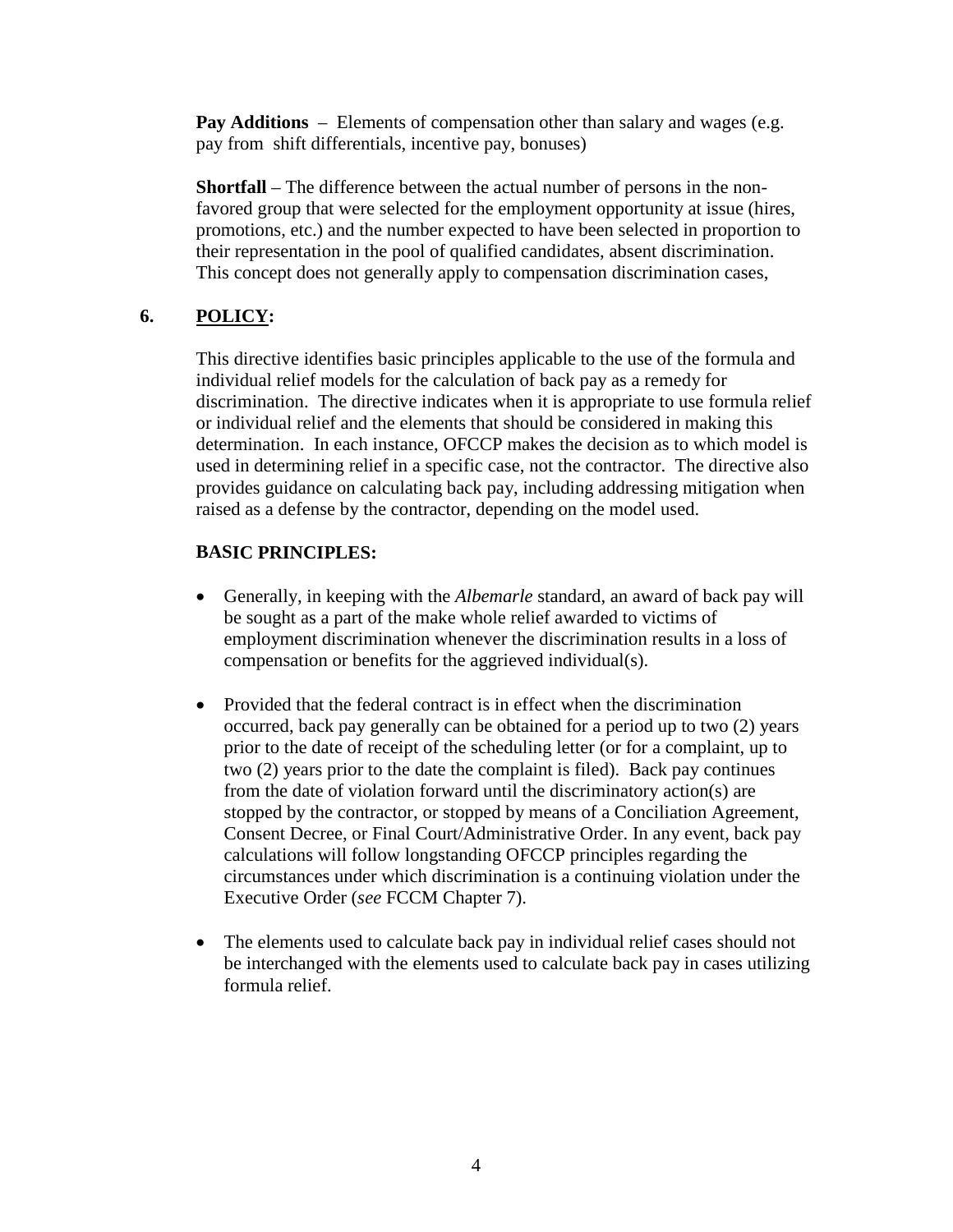- In hiring and termination discrimination cases, interest on back pay is calculated on the adjusted back pay calculation after mitigation.<sup>[2](#page-4-0)</sup> Interest on the overall back pay award is then compounded on a quarterly basis at the percentage rate established by the IRS for the underpayment of taxes. The current rate may be found at http://www.irs.gov/pub/irs-drop/rr-12-16.pdf.
- Benefits that are a part of the back pay award are not assumed to be subject to mitigation, absent specific evidence the victims of discrimination obtained these benefits.
- A contractor will be in violation of Executive Order 11246 any time it pays wages, benefits, or other compensation that is the result in whole or in part from the application of any discriminatory compensation decision or other practice. This means back pay calculations in compensation cases should remedy any discriminatory pay differences existing during the two years prior to the review forward to the present, or otherwise determined consistent with Title VII principles regarding the so-called Paycheck Rule and continuing violation theory.

## **7. PROCEDURES:**

## **A. Formula Relief**

 $\overline{a}$ 

1. When to Use Formula Relief Model

The determination of when to use the formula relief model to calculate back pay is made on a case-by-case basis. Formula relief is a way of approximating losses in circumstances in which it is unrealistic to attempt to compute individual losses with accuracy.<sup>[3](#page-4-1)</sup> Circumstances that indicate that formula relief is appropriate include, but are not limited to:

- a. When calculating individual back pay relief for numerous aggrieved individuals is difficult because complete information or documentation (*i.e.*, timecards, payroll records, tax returns) is unavailable or missing;
- b. When using the individual relief model to calculate back pay for each class member will likely cause significant delay or create an undue burden

<span id="page-4-0"></span><sup>2</sup> Because mitigation generally does not apply to cases involving current employees (*e.g.*, compensation discrimination, discrimination in promotions, etc.), back pay is not similarly adjusted before the calculation of interest.

<span id="page-4-1"></span><sup>&</sup>lt;sup>3</sup> In addition to calculating the total losses for the class, formula principles can be used for distribution of back pay to class members. Under formula relief OFCCP may equally divide the total back pay award among all of the identified class members, which amounts to a pro-rata share of back pay that each class member receives as a remedy. However, OFCCP may also decide to use more individualized calculations for purposes of distribution, as explained in Section 6.A.7 below.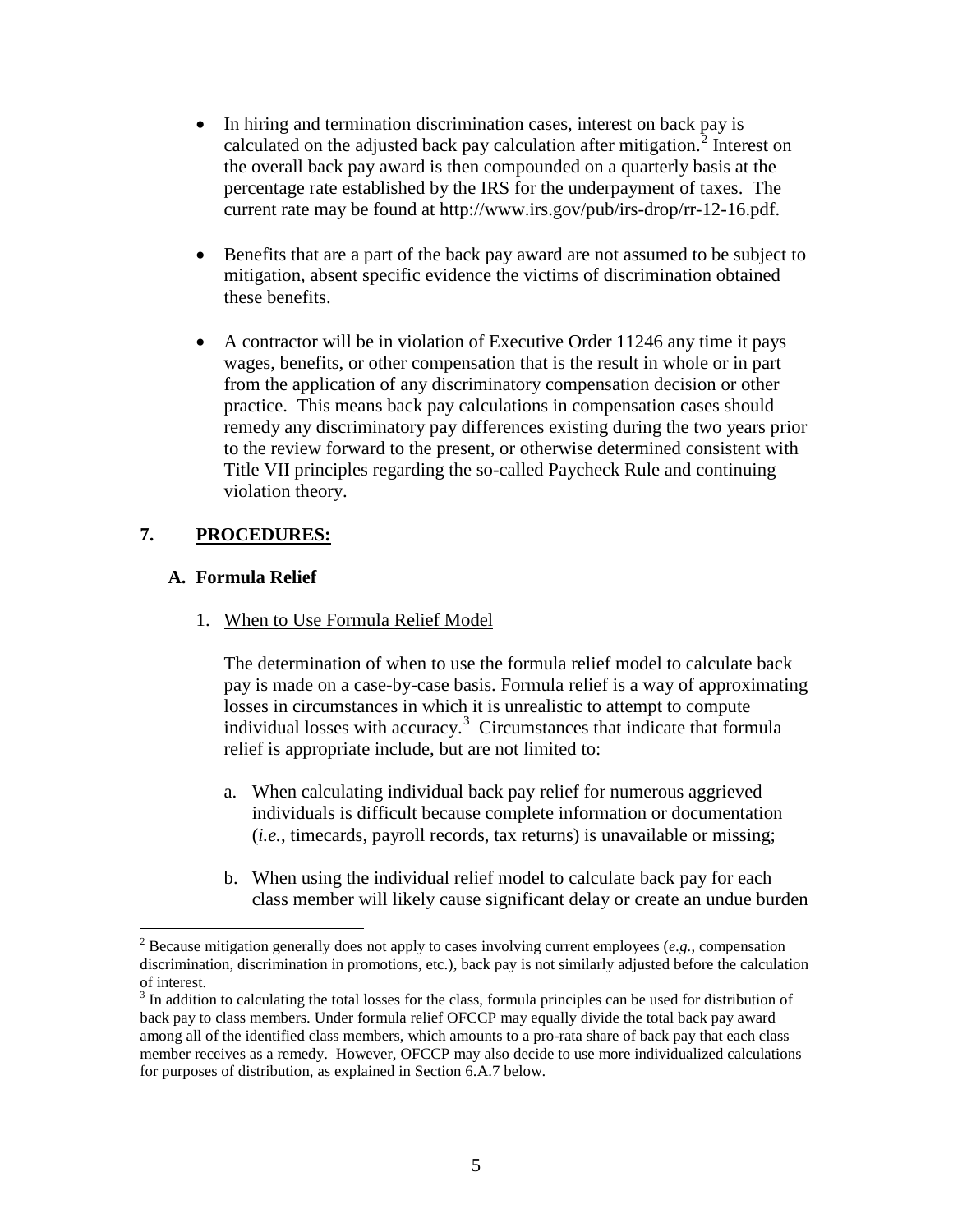on individual class members to provide documentation to support their compensation and/or interim earnings ;

- c. When the number of class members exceeds the number of employment opportunities that are available;
- d. When the reconstruction of the employment decision is speculative (*e.g.*, in the instance when there are no lines of progression), which makes it difficult for the CO to determine at what specific stage in the employment process the adverse action actually occurred, or any other situation in which (especially for jobs with few minimum qualifications) it would be impossible to determine which class members would have been hired absent discrimination; and/or
- e. When the losses can be calculated on a class-wide basis from available data, as may be the case with compensation issues.

## 2. Identifying Victims

If the formula relief model will be used to calculate back pay, the class of potential victims must be identified. Having identified a discrimination violation(s), the CO should also identify: (1) the time period (liability period) in which the discrimination occurred; (2) that there was a federal contract/subcontract in effect during the liability period; (3) the nature of the violation(s); and (4) the class of persons (non-favored group(s)) that were discriminated against and entitled to relief. In formula relief cases, OFCCP will include all individuals who meet the case-specific criteria of potential victims, without requiring evidence they were specifically discriminated against. Depending upon the nature of the violation, the employment opportunity that was denied to the class members may have been a position in a specific job, promotion, transfer, etc., or may be a systemic difference in pay for a class or category of employees. Detailed information regarding the position or employment opportunity at issue must be obtained in order to identify the victims and calculate lost earnings.

#### 3. Calculating Lost Earnings

a. General Principles

The next step is to calculate lost earnings. The CO should account for all of the earnings attributable to the employment opportunity at issue. Lost earnings include but are not limited to: wages, salary or other compensation, overtime, premium pay, incentive pay, raises, bonuses, lost sales commissions, cost-of living increases, tips, medical and life insurance, any other fringe benefits, pensions and the value of stock awards or options. This information may be found in payroll records, written policies, manuals,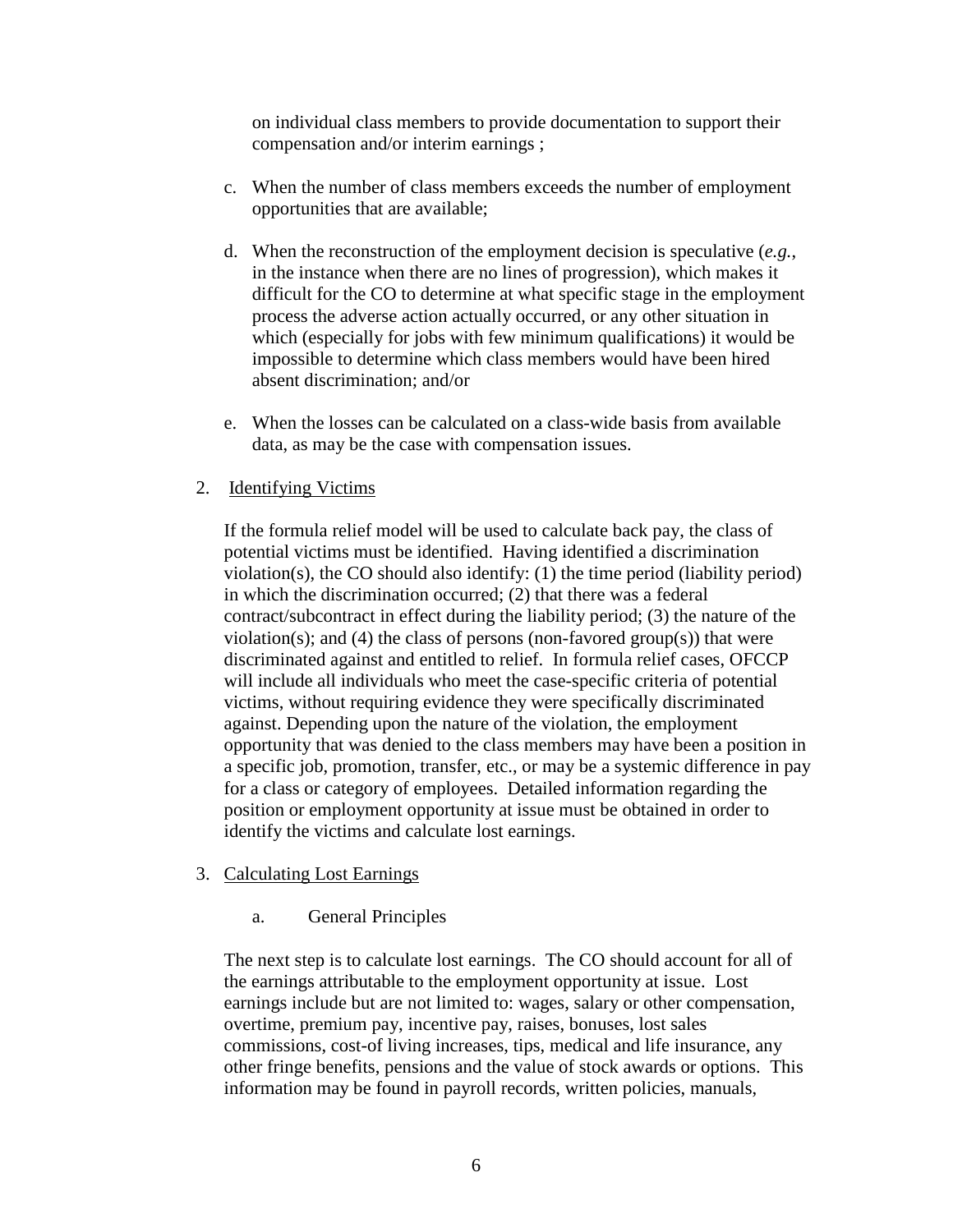Internet information about the company, employee handbooks, collective bargaining agreements, and/or obtained during interviews with employees and managers.

When using the formula relief model, the earnings may need to be adjusted or averaged to approximate the loss. For example, in determining overtime hours that may have been worked, an average of overtime hours worked by the employees in the position at issue during the liability period should be used. Similarly, an average of shift differential added to earnings may be applied as a proportional percentage because only a portion of the employees in the position at issue may have received shift differential. Any pay increases or promotions among the comparator class during the time period at issue should also be accounted for. Estimates of the monetary value of benefits can be based on specific data or calculated as a percentage of wages/salary if more specific data is not available or is too cumbersome or complex. To calculate lost benefits, the CO should examine information about when the benefits become effective (*e.g.*, whether there is a waiting period for eligibility) as well as the monetary value of the benefits.

Once the liability period is identified (usually when the scope of the violation is identified), the CO will use this time period for calculating back pay. The CO must determine that the start date for the back pay period is not outside of the contract coverage period. Back pay can be obtained for a period beginning up to two (2) years prior to the date of the scheduling letter. However, the discriminatory act(s) may have taken place less than two years before the scheduling letter is sent. Back pay is due starting from the date of the violation forward until the discriminatory action(s) is ended by the contractor or stopped as a result of a signed Conciliation Agreement, Consent Decree, or Final Court/Administrative Order. Thus, although the start date used in calculating back pay cannot be outside of the federal contract coverage period, the end date used in calculating back pay can be a date beyond the federal contract coverage period.<sup>[4](#page-6-0)</sup>

b. Presumption of Continuous Employment in Hiring Cases

Generally, under Title VII, back pay calculations run from the date of injury until the injury is remedied by the employer either through voluntary action,

<span id="page-6-0"></span><sup>&</sup>lt;sup>4</sup> If the final resolution takes place after the end of the contract coverage period, back pay for the discrimination that happened during the contract and appropriate interest will continue to accrue until the date of remedy; however there will be no back pay liability for any employment practice occurring after the end date of contract coverage. For example, in a hiring case, the back pay for individuals denied employment during the contract coverage period will continue to run until remedied, but there is no back pay due for jobs denied after the end of contract coverage. In a compensation case, back pay will remedy pay differences existing during the period of coverage, and interest on those losses will continue to accrue until remedy, but back pay will not include the effect of any pay decisions occurring after the end of contract coverage.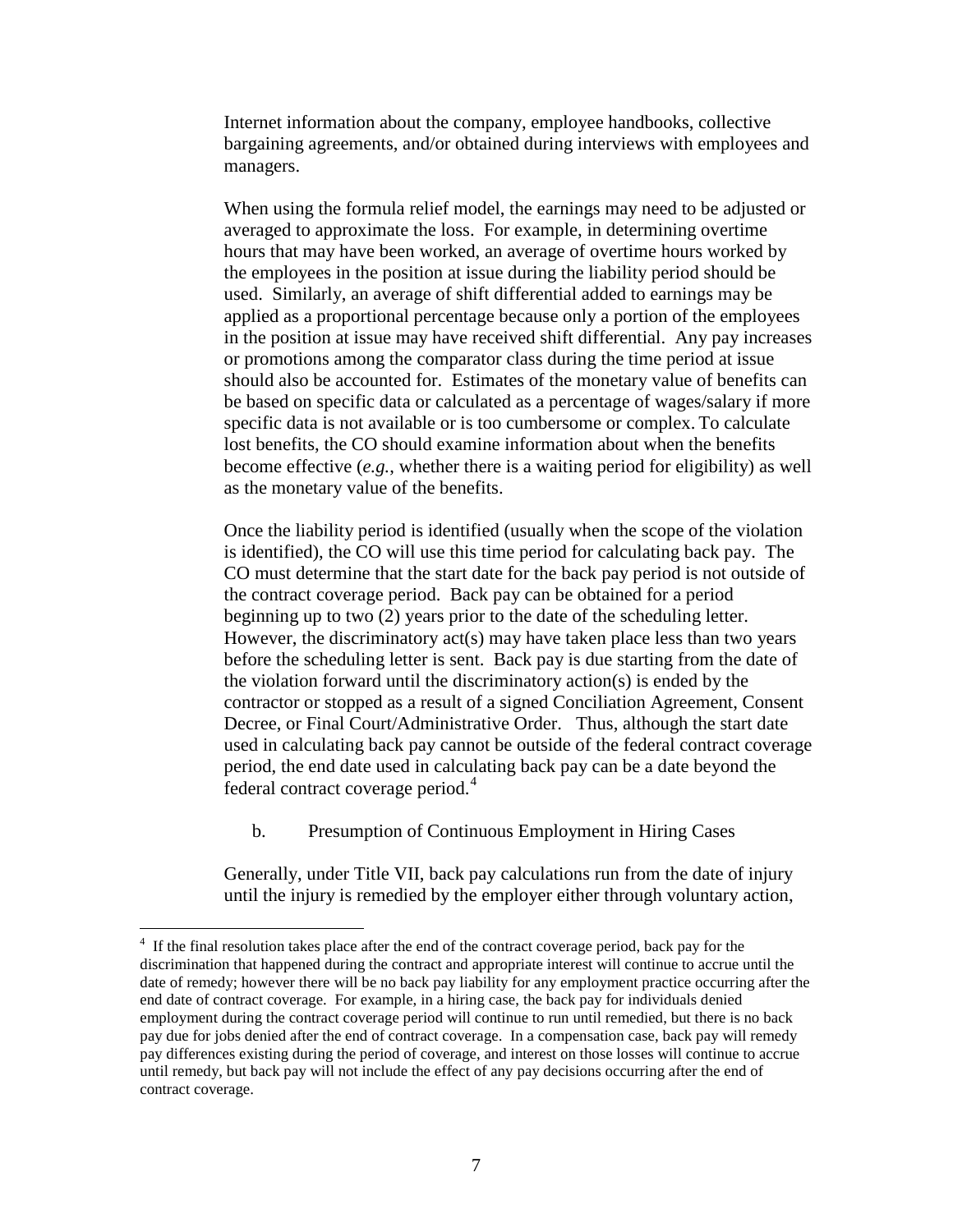settlement or a court judgment. This is consistent with the principle of makewhole relief. In hiring cases, workers are entitled to a presumption of continuous employment that runs through the end date of potential back pay liability. *See EEOC v. Dial Corp.*, 469 F.3d 735 ( $8<sup>th</sup>$  Cir. 2006). However, the presumption may be overcome if the employer provides sufficient evidence that the victims of discrimination would not have worked for this entire period. *OFCCP v. Greenwood Mills,* ARB Nos. 00-044 and 01-089, ALJ No. 1989-OFC-39 (ARB Dec. 20, 2002); *Lawrence Aviation Industries, Inc., v. Reich,* No. 98-6219, 1999 WL 494870, at \*\*1-2 (2d Cir. July 6, 1999).

OFCCP will follow that presumption when considering the expected tenure of workers who were not hired due to discrimination, such as in making calculations of predicted attrition to reduce the total back pay due to a class. A contractor may seek to establish by specific evidence that the presumption should be overcome in a particular case, but the contractor has the burden of proof on this issue.

The accepted practice in systemic cases is to consider the projected effect of attrition on the total losses, without artificially limiting the total liability period. *See Pegues v. Mississippi State Employment Service,* 899 F.2d 1449, 1452 (5th Cir.1990); *United States v. City of New York,* 2012 WL 745560, \* 21 (E.D.N.Y. Mar. 8, 2012); *Sledge v. J.P. Stevens & Co.,* 1989 WL 90562, \*9 (E.D.N.C Feb. 23, 1989). For example, if data shows that 10% of the workforce left in the first year, and 5% in the second year, a shortfall of 20 would be reduced to 18 at the end of the first year and 17 at the end of the second year for purposes of calculating the lost earnings.

The evidence that a contractor must provide in order to meet its burden of proof and rebut the presumption of continued employment will vary depending on the facts of the specific case. Circumstances that will generally justify overcoming the presumption and limiting or discounting the back pay losses include situations such as:

- a mass work stoppage or layoff that eliminated the positions at issue;
- specific evidence demonstrating that a significant number of affected applicants left the workforce or became ineligible for the positions; or
- Rapid and widespread attrition of actual hires where the presumption would clearly overestimate losses even taking all inferences in favor of the victims of discrimination.

However, even in these cases, OFCCP must investigate the facts asserted by the contractor to determine if it is appropriate to discount back pay losses by projected attrition rates, and will resolve all uncertainties regarding future employment in favor of the victims of discrimination. For instance, in a sex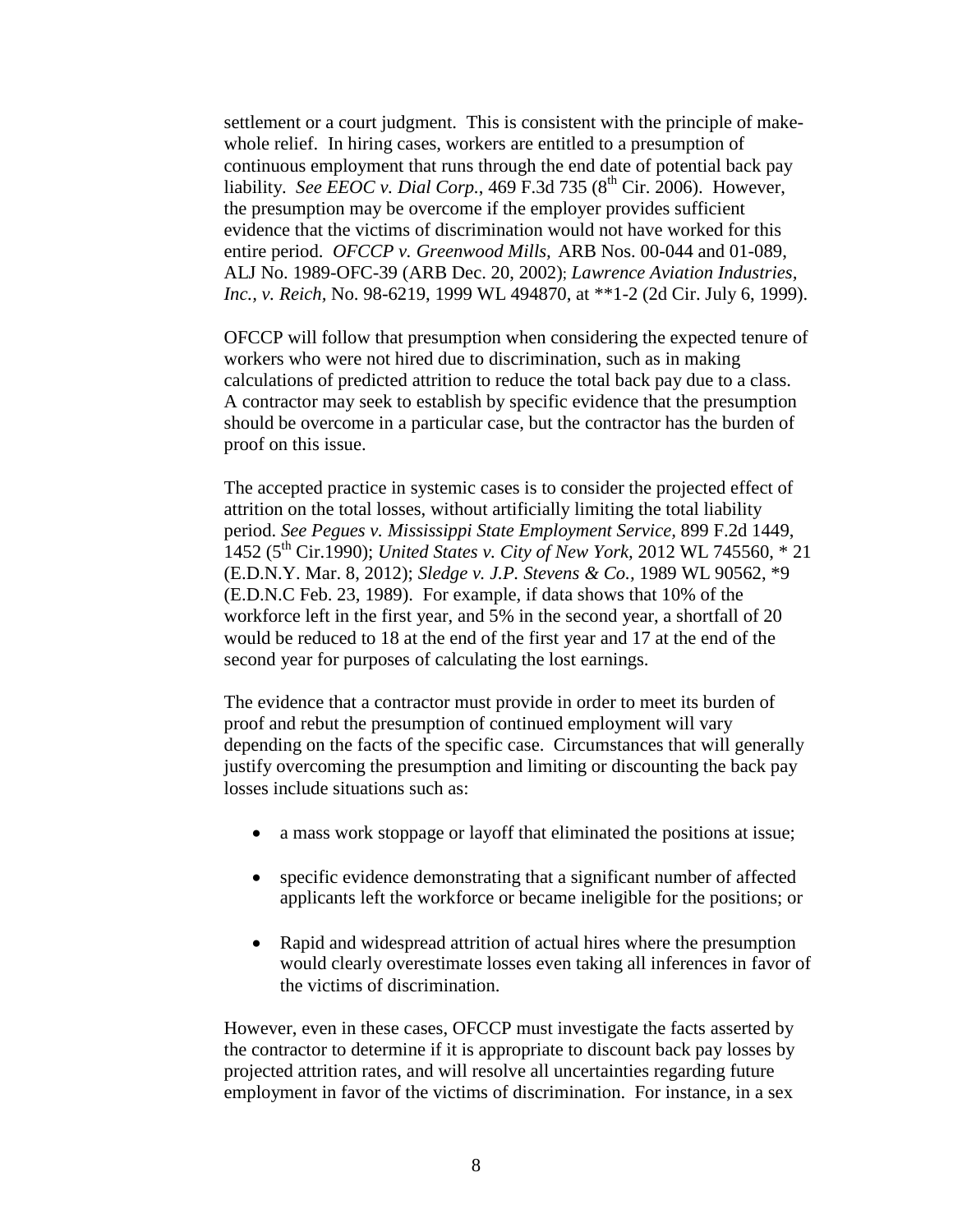discrimination case, if there is any evidence that a mass layoff or a high attrition rate was motivated by discrimination or the contractor's desire to minimize back pay relief, it would not be appropriate to limit the back pay losses. Similarly, where most workers hired into the position remained employed, overcoming the presumption would be much more difficult than in a case where most workers had left.

OFCCP generally will not accept simple estimates of generalized attrition to limit the back pay liability period until it has investigated the facts behind the data provided and determined that an attrition factor is appropriate. Among the issues compliance officers should consider are:

- For the individuals who were hired for the position in question and subsequently were terminated what was the reason for the termination? If certain individuals were terminated for cause, it may be appropriate to exclude them from the tenure data; otherwise, affected applicants are in effect penalized for the bad actions of someone in the favored group.
- For hired individuals who resigned or were terminated, what is the potential for future employment, rehire, or future increases? If there is evidence that individuals are readily able to return (or, better yet, have returned) to the workplace after a resignation/termination, it may not be appropriate to use attrition data that does not factor in that possibility.

Compliance officers working through these issues are encouraged to reach out to SOL and the National Office Labor Economist early in the process for further guidance on the best approach to take for a given case and how to apply these principles in specific cases.

c. Methods of Calculation

Generally, there are two methods that may be used to structure the back pay calculation for the formula relief method. After the CO determines that the formula relief method is appropriate (see 6.A.1 above), the CO must then determine whether the shortfall or an averaging method will be used.

**Shortfall Method**: Where job opportunities were at issue, such as hiring, termination, or promotion cases, and the number of victims in the class exceeds the total number of opportunities, the "shortfall vacancies" approach is generally used for computing the amount of back pay attributable to the class. Shortfall is the difference between the actual number of persons in the non-favored group that were selected for the employment opportunity at issue and the number expected to have been selected in proportion to their representation in the pool of qualified candidates, absent discrimination.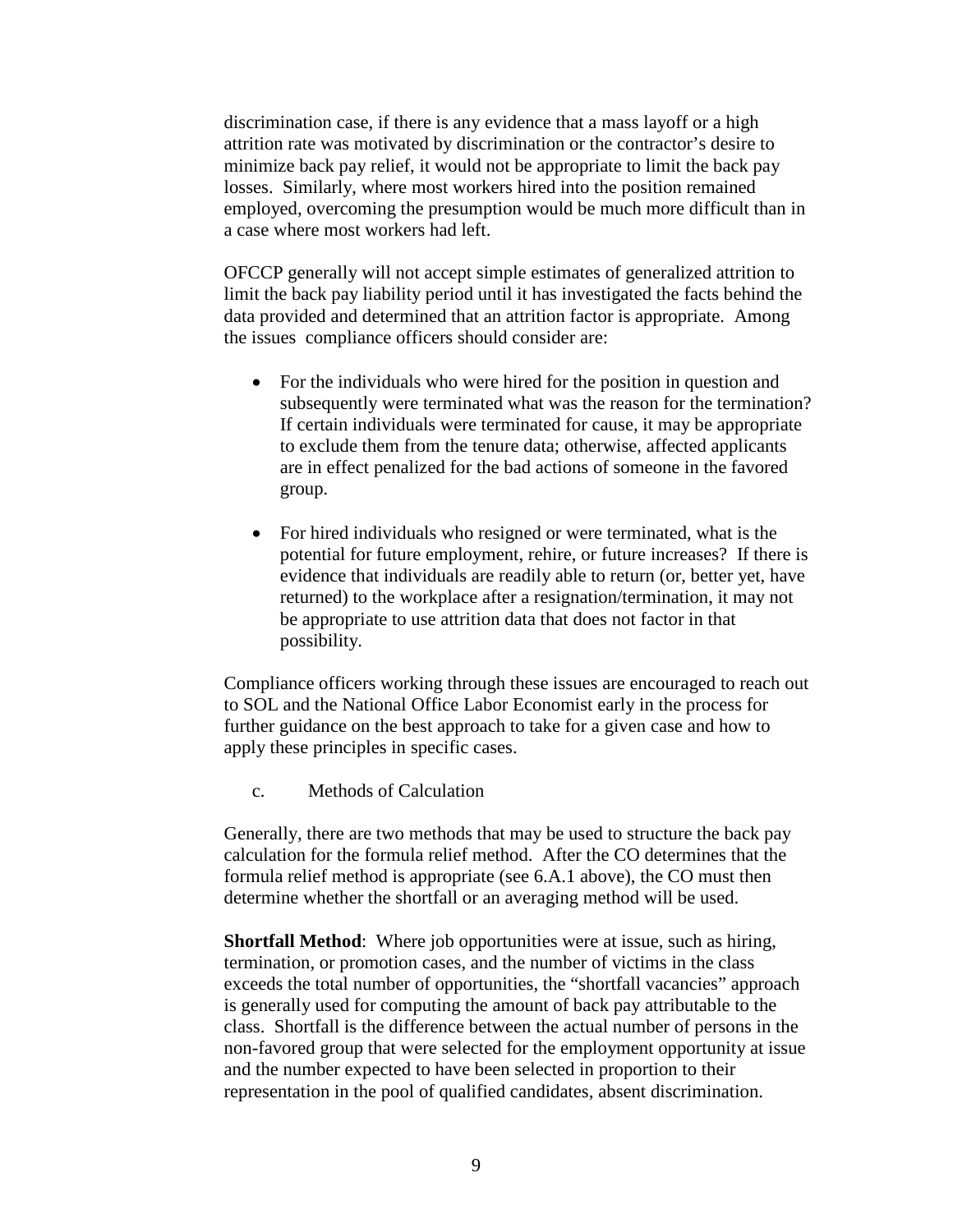*Example:* 100 individuals apply for one of 20 vacancies for a specific job title. Fifty (50) of the applicants are male and fifty (50) of the applicants are female. All of the applicants meet the required qualifications. However, due to discrimination, 19 of the hires are male, and only 1 is female.

- Expected number of hires: 10 males, 10 females
- Actual number of hires: 19 males, 1 female
- Shortfall: 9 (10 expected female hires minus 1 actual hire)

After calculating the total earnings associated with each position (considering starting pay, hours worked, all increases and pay additions, overtime, benefits, bonuses, or any other applicable aspects of compensation), OFCCP will multiply that amount by the shortfall to generate the back pay losses as a whole. For instance, in the above example, if the lost earnings for each position was \$100,000, the monetary relief for the entire class of victims would be \$900,000. Shortfall vacancies do not limit the number of individuals entitled to relief.

**Averaging Method:** The averaging method (formula) may be used in cases where the calculations are based on the number of victims of discrimination, rather than on the number of positions at issue. (*i.e.,* to remedy compensation discrimination, certain types of placement or glass ceiling cases, etc.). The formula should be designed to address the particular violation that was found. For example, if the violation is one of sex segregated departments, the CO may compare the average salary of the men at a given level of seniority to the average salary of the women with the same seniority. The difference in the average salaries defines the measure of back pay to be awarded to each woman in the seniority group.

To remedy compensation violations, it may be appropriate to use the regression model used to establish liability to calculate back pay losses for the class as a whole. In that case, the CO would still use an average or typical estimate of the pay disparities to determine the total losses for the class, but the regression analysis allows OFCCP to use a more sophisticated form of averaging. The National Office Labor Economist and other experts can provide assistance in performing these calculations in particular cases..<sup>[5](#page-9-0)</sup>

Where a contractor has provided only a "snapshot" of compensation data for a single year, losses for prior or subsequent years can be estimated by projecting those differences backward or forward in time, but it is preferable to obtain compensation data for those years and calculate the actual pay differences in each year if possible. Where contractors provide reliable evidence showing

<span id="page-9-0"></span><sup>&</sup>lt;sup>5</sup> It is generally not appropriate to use individual predicted salaries to establish class-wide losses..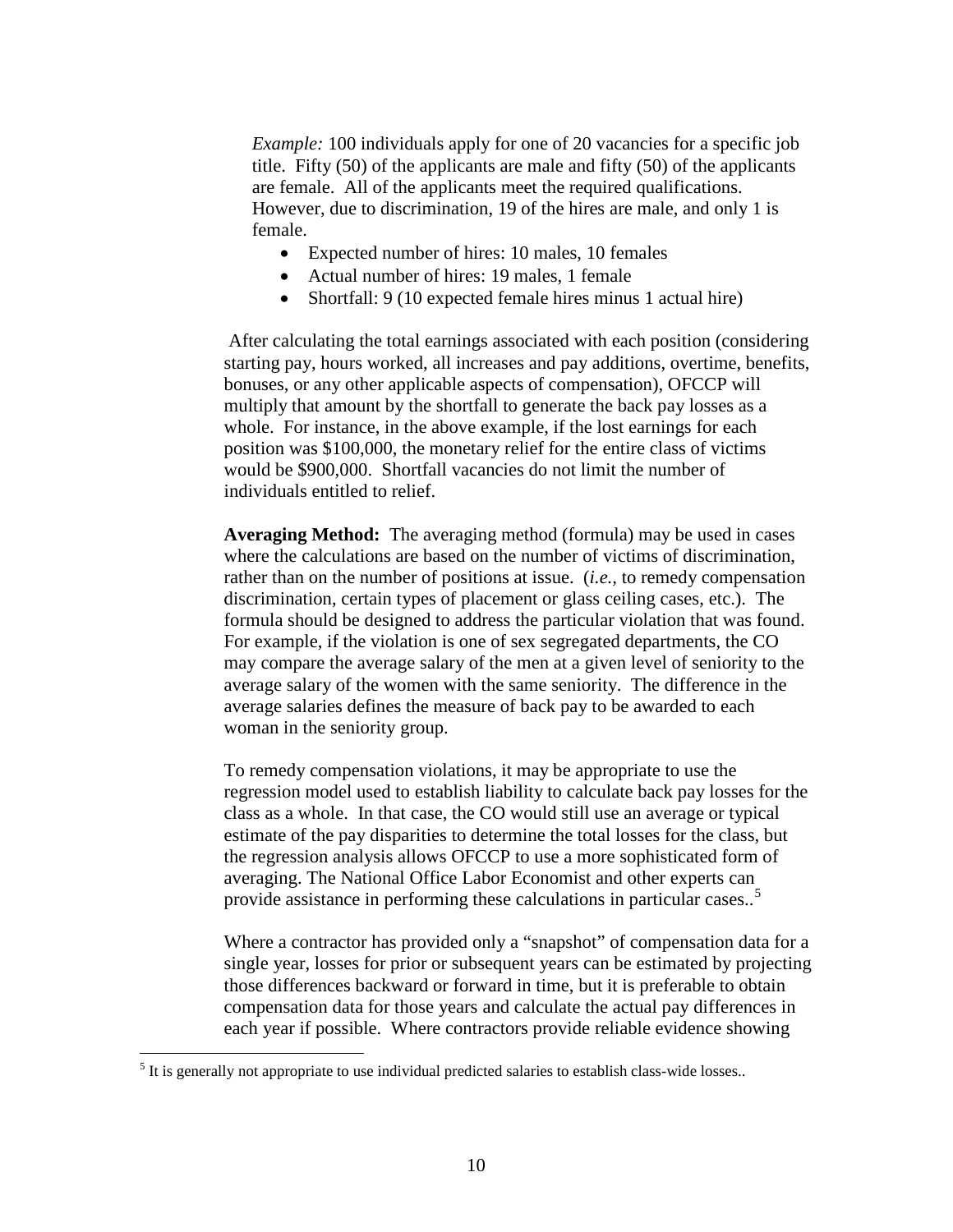that losses for those years decreased or were eliminated OFCCP will adjust its estimates accordingly.

#### 4. Mitigation (Interim Earnings) as a Defense

Mitigation refers to the duty of the victim(s) of hiring or termination discrimination to use reasonable diligence to seek alternative employment during the back pay period. Back pay awards can be reduced by the amount the victim(s) could have earned with reasonable diligence (interim earnings),  $\langle \rangle$ less expenses reasonably incurred in looking for alternative employment (*e.g.*, cost to prepare a resume, gas and parking fees incurred when going for an interview). Reasonable diligence does not mean that the victim(s) had to be successful in obtaining other employment, only that he/she is required to make a reasonable effort. Victims are required only to accept employment that is substantially equivalent to or the same as that sought or held with the contractor. It is the contractor's burden to show that with such diligence the victims were reasonably likely to have found comparable employment. The victims need not take any employment position simply to retain their back pay awards. Nor are the victims required to relocate to accept alternative employment.<sup>[6](#page-10-0)</sup>

The contractor has the burden of proving the amount of interim earnings. In formula relief cases, the average interim earnings provided by the contractor as mitigation should be reviewed by the CO in every case, and accepted in those cases where OFCCP deems the evidence sufficient. The CO should examine the identified source of the interim earnings and the time period identified by the contractor in order to ensure that only appropriate earnings are included in the mitigation computation. Specifically, unemployment, workers compensation, pension, Social Security, and/or other public assistance benefit payments received by the aggrieved individual do not constitute interim earnings and should not be deducted from the aggrieved individual's back pay award. Similarly, employment that is not a substitute for employment with the contractor should not be considered as interim earnings. Such a situation could be a class member that worked both a fulltime and part-time job, and could have continued the part-time job even in the absence of the discrimination. Evidence class members could have obtained temporary employment ,without the same benefits or long term prospects as permanent employment, is not evidence that carries the contractor burden on mitigation. Further, OFCCP will generally not rely solely on reported application data such as last known wage, without evidence applicants actually obtained or continued alternate employment at that rate.

<span id="page-10-0"></span><sup>&</sup>lt;sup>6</sup> Periods when the victim would not have been employed even absent discrimination are excluded from the back pay award (*e.g.*, during periods of incarceration).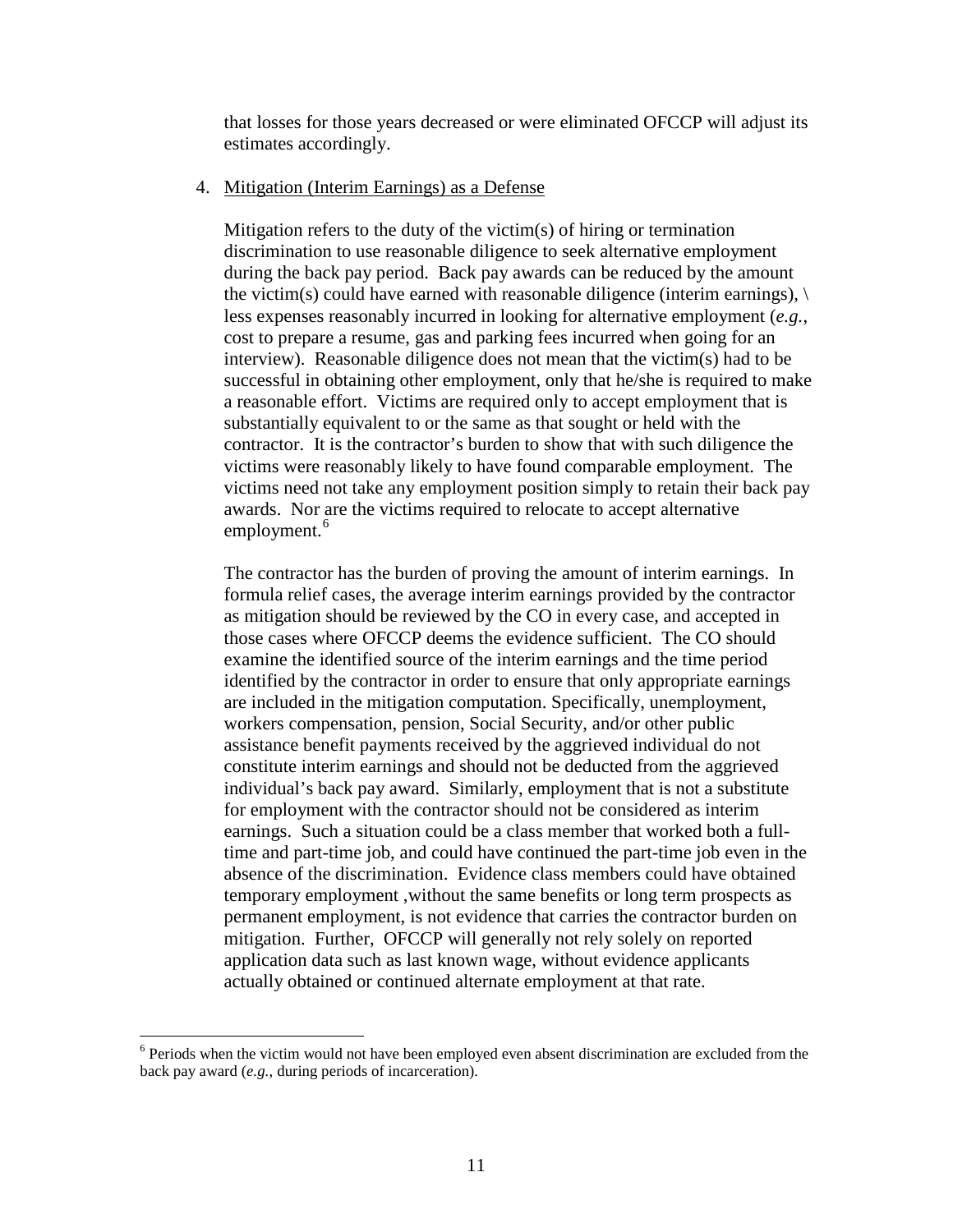Finally, contractors seeking to apply a mitigation rate above minimum wage should provide case-specific evidence that class members obtained or should have obtained higher paying employment with reasonable diligence.

When it is determined that there is sufficient evidence to support mitigation for interim earnings, the back pay computation will include a deduction for the appropriate mitigation wage(s) and time period(s).

## 5. Unemployment Period

For purposes of making its initial back pay calculations in formula relief hiring cases, OFCCP will assume a period of unemployment for all applicants, regardless of whether they were employed at the time of application, unless there is reliable evidence applicants actually continued employment after applying.<sup>[7](#page-11-0)</sup> Generally, OFCCP will rely on national or state-level data on the average unemployment weeks for workers in the protected group. A common source for this data is the Bureau of Labor Statistic's Current Population Survey available at [http://www.bls.gov/cps/tables.htm#charunem.](http://www.bls.gov/cps/tables.htm#charunem) Depending on the facts of the case, OFCCP will choose the unemployment data based on industry, occupation, geography, and/or specific gender or ethnicity groups. Contractors may then attempt to rebut these assumptions with evidence pertaining to applicants' employment, and OFCCP may subsequently amend its back pay calculations depending on the probative weight of this evidence.

 Due to the fact that many unemployed persons may not be receiving or eligible for unemployment insurance, OFCCP will not use state unemployment insurance payment data to measure the length of the unemployment period.

#### 6. Computation of Interest

 $\overline{a}$ 

After computing total back pay and deducting appropriate mitigation, the CO must compute interest on the total back pay amount. Once interest is calculated by the CO, then the interest is added to the total back pay amount. The purpose of applying interest on back pay awards is to compensate the victim(s) for the loss of the use of his/her money. Interest on back pay is to be calculated at the same percentage rate as the IRS underpayment formula and is required to be compounded quarterly under the laws OFCCP enforces. (See 41 CFR 60-1.26(a)(2) (EO 11246); 41 CFR 60-250.65(a)(1), and 60- 300.65(a)(1) (VEVRAA or Section 4212); and 41 CFR 60-741.65(a)(1) (Section 503)).

<span id="page-11-0"></span><sup>&</sup>lt;sup>7</sup> Indicators of employment status on applications are not generally sufficient unless specifically and individually verified.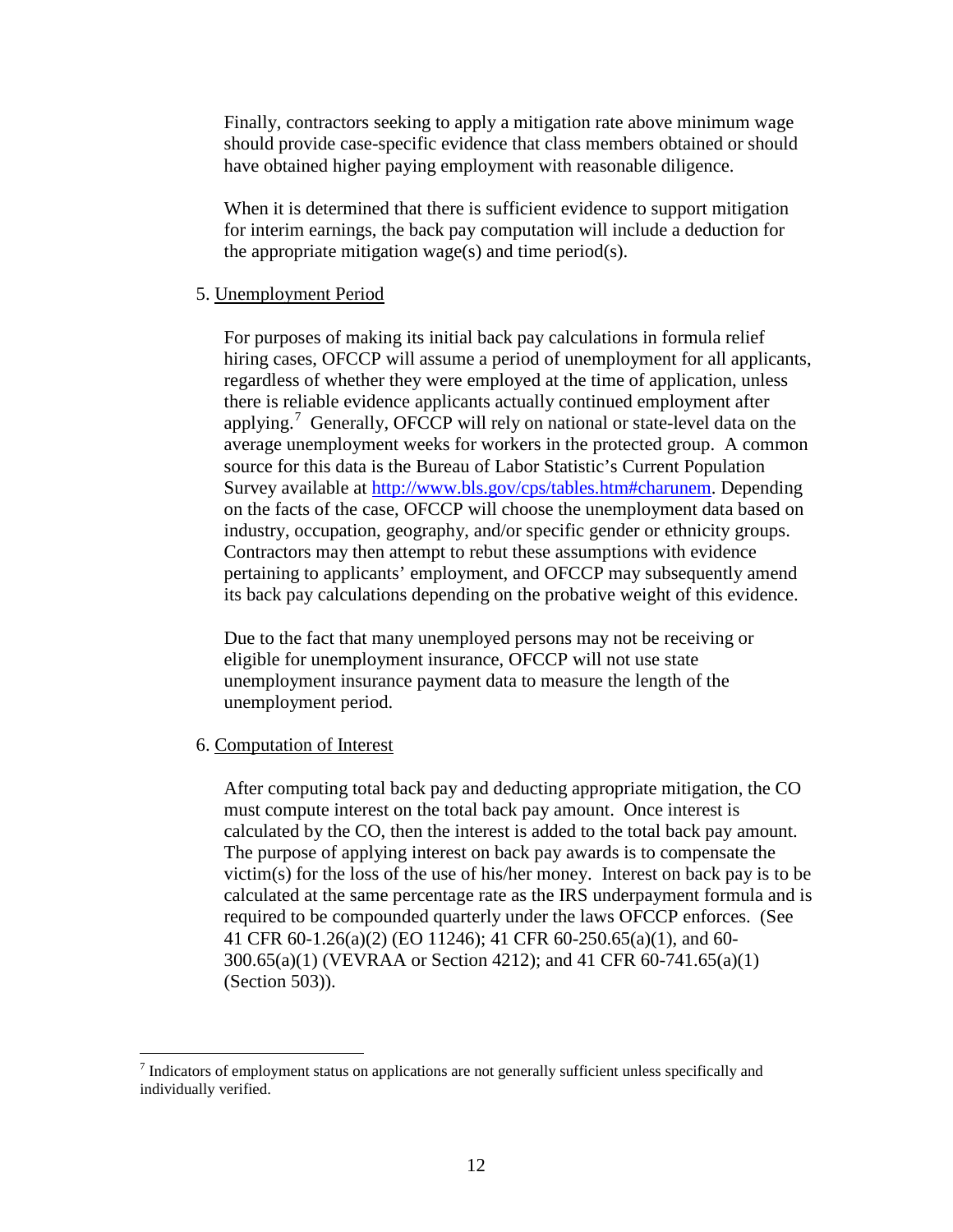The IRS may adjust this rate on a quarterly basis. The interest rates applicable to various time periods are issued by the IRS and available on the IRS website at [http://www.irs.gov/pub/irs-drop/rr-12-16.pdf.](http://www.irs.gov/pub/irs-drop/rr-12-16.pdf)

## 7. Taxes

Generally OFCCP calculates back pay without regard to applicable FICA or other taxes. In OFCCP settlements, contractors are obligated to pay their share of all applicable taxes on the portion of back pay that is calculated and identified as wages, on top of the identified settlement amount. Contractors are obligated to withhold the employee share of Social Security, Medicare and any other applicable taxes, and to provide W-2 forms to each class member indicating taxes paid and withheld. <sup>[8](#page-12-0)</sup> Since employer contributions to most fringe benefits, such as the employer paid portion of health insurance premiums or pension funds, are not taxable (whether retroactive or not), they are not subject to withholding.

Interest included in a settlement, if separately stated, is not subject to deductions for FICA (Social Security and Medicare) or FUTA (unemployment insurance) taxes. Contractors should provide 1099 forms to each class member for any portion of the settlement designated as interest.

COs should work with the Regional Solicitor's office to ensure conciliation agreements handle any tax issues appropriately including accounting for portions subject to W-2 withholding and portions subject to 1099 reporting.

## 8. Distribution of Remedy

 $\overline{a}$ 

When using the formula approach, the agreed upon remedy is shared by all identified members of the class eligible and agreeing to participate in the settlement. The CO divides the amount of money that represents the group's lost wages among the members of the class either on a pro rata basis or some other equitable basis. The CO, in consultation with his/her supervisor and the National Office Labor Economist, may decide on a method of distribution based upon the facts of the case. It may be appropriate to award back pay in equal amounts to each member of the class of victims or to apportion the back pay award to identified victims or groups of victims depending on the specific factual findings and the type of issues presented. In making this determination, the CO should consider whether there is a factual basis for providing a larger or smaller share to certain individuals as well as the statistical distribution of earnings.

<span id="page-12-0"></span><sup>&</sup>lt;sup>8</sup> When computing back pay awards, the CO should not offset or deduct for FUTA unless the particular State where the victim was, or would have been employed, requires employers to withhold FUTA taxes from employee wages during the time period for which the back pay is being computed.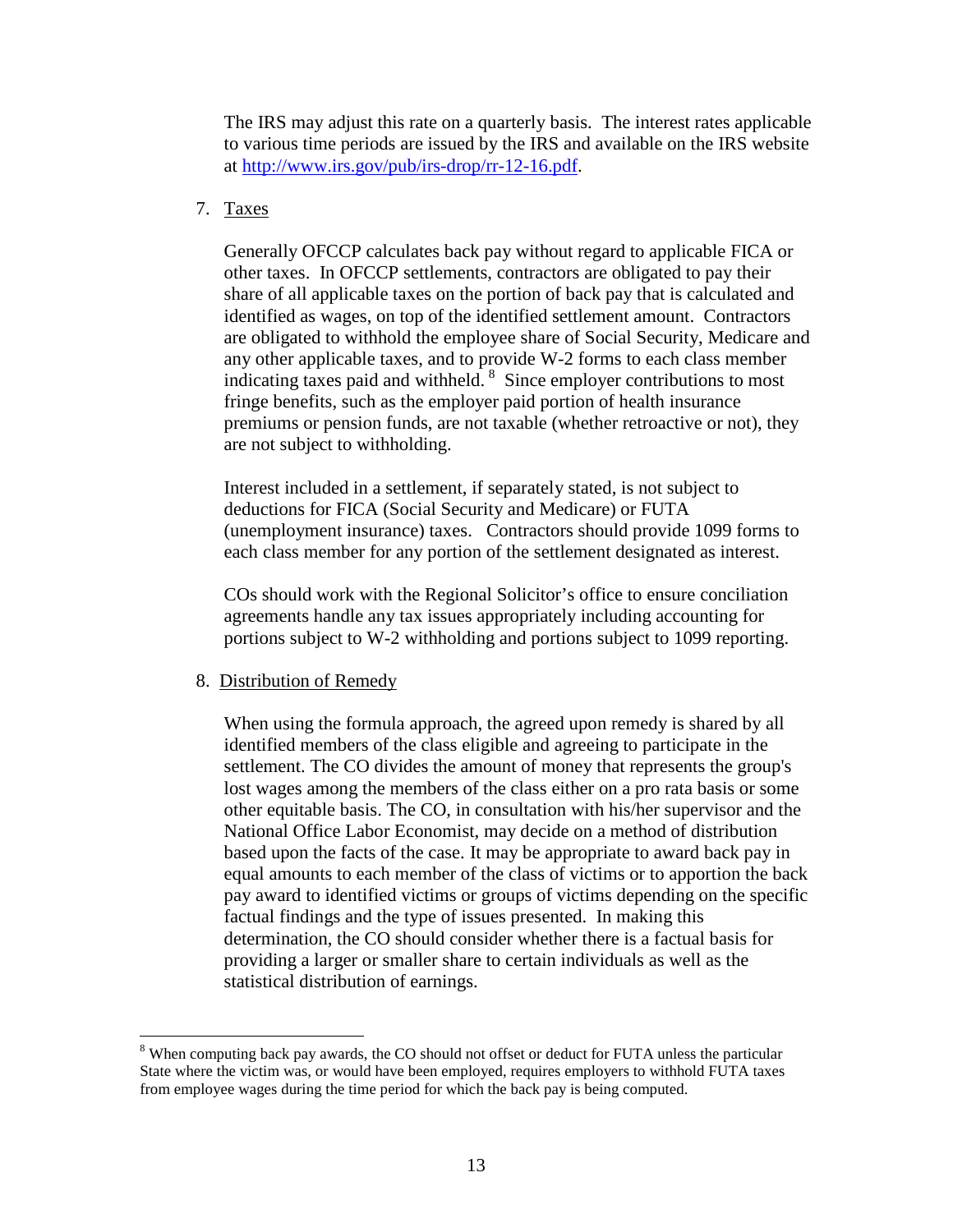For example, where the CO has identified an incumbent class which was denied promotions or assigned to lower paying jobs, a distribution based on the number of months since the denial of the promotion or the number of months in the contractor's workforce might be appropriate.

## **B**. **Individual Relief**

## 1. When to Use the Individual Relief Model

The determination of when to use the individual relief model to calculate back pay is made on a case-by-case basis. Generally, OFCCP will use the individual relief model when it has identified a single victim of discrimination, or a small group (*e.g.*, fewer than 5 members in the class). The individual or victim-specific model provides make-whole relief for each identified victim(s) of discrimination. Unlike the formula relief model, the individual relief model is used whenever it is feasible to identify individual victims of discrimination and it is feasible to calculate their individual economic losses. The two models for calculating back pay should not be interchanged. The CO should consider the circumstances that affect the determination to use individual relief, including, but not limited to:

- a. The total class size is small (*e.g.*, fewer than 5 members);
- b. The liability period is of short duration (*e.g.*, fewer than six months); and/or
- c. The economic losses for each individual victim can be traced and supported with documentation.
- 2. Identifying Victims

 $\overline{a}$ 

Once it has been determined that the individual relief model is to be used to determine monetary relief, the class of individual victims must be identified. Having identified a discrimination violation(s), the CO will have identified the time period (liability period) in which the discrimination occurred, that there was a federal contract/subcontract in effect during the liability period, the nature of the violation, and identified the class of victims (non-favored group) that were discriminated against and entitled to relief. Once the individual victims are appropriately identified as entitled to relief, a precise back pay remedy should be tailored to the situation of each victim.<sup>[9](#page-13-0)</sup>

<span id="page-13-0"></span> $9$  Although this directive is focused solely on the calculation of back pay only, the CO should also consider all of the different types of harm that the victim has suffered and all of the types of available remedies, including non-monetary relief (*e.g.*, appropriate injunctive relief), in fashioning a complete make-whole remedy.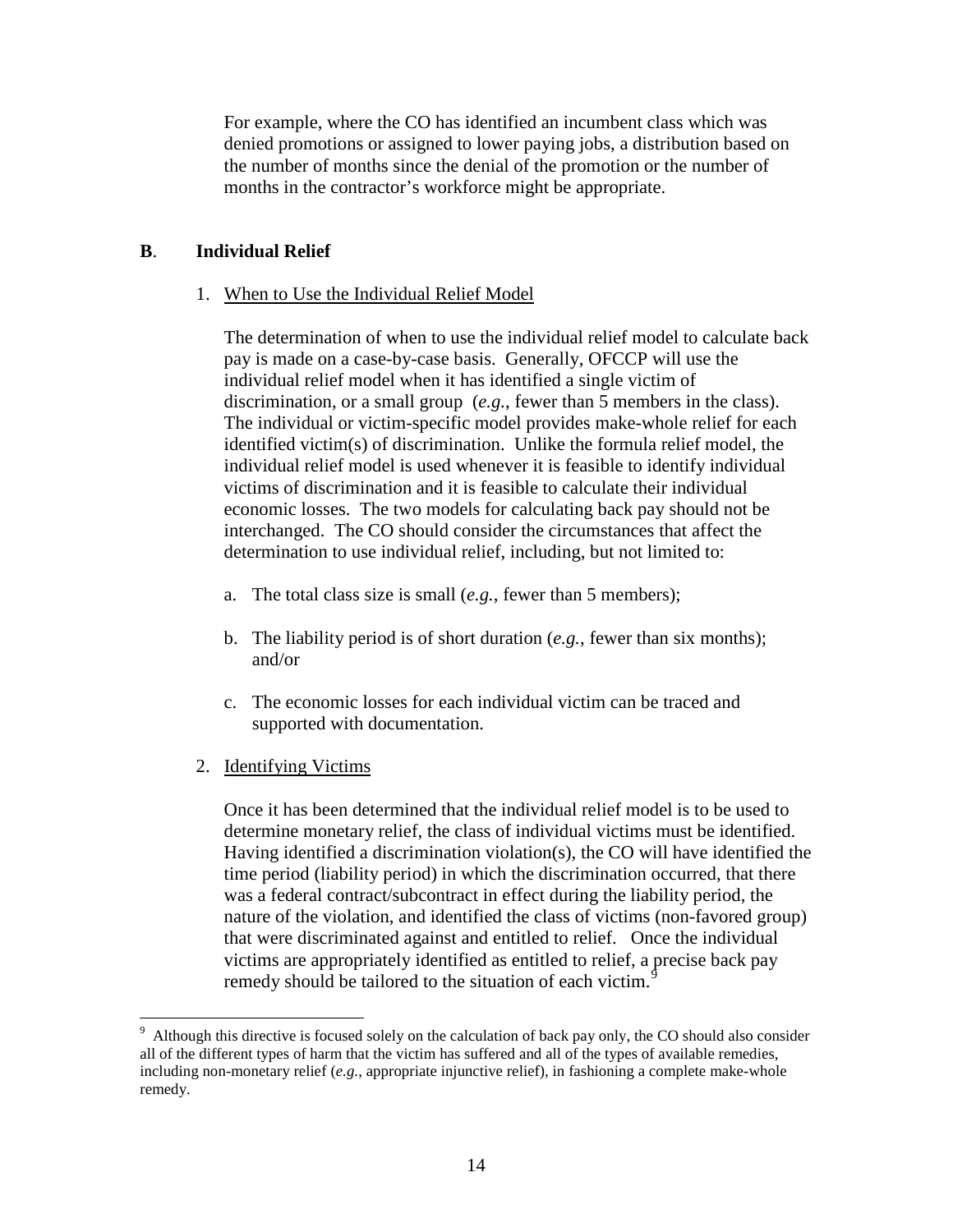#### 3. Calculating Lost Earnings

 $\overline{a}$ 

The CO will determine the precise remedy to which each victim is entitled. The CO should gather the information needed to compute each individual's specific economic losses depending on the nature of the violation (*e.g*., failure to hire, wrongful termination, failure to promote, failure to pay the appropriate salary rate, etc.). This information will include, but is not limited to, wages for the position, appropriate interim raises or step increases in pay, promotion potential (*i.e.*, the earnings associated with all of the promotions the person would have received had the discrimination not occurred), any overtime, any appropriate shift differential, and the value of employee benefits. The CO may obtain this information from a variety of sources, including payroll records, written policies, internet information about the company, employee handbooks, collective bargaining agreements, or during interviews with employees and managers.

One common way to reconstruct the pay a victim of discrimination is due is to identify similarly situated employees/applicants that were not discriminated against (*i.e.*, members of the favored group) for comparison to the affected members of the non-favored group. Proper comparators are those who were hired, promoted, etc., at about the same time the victim(s) of the discrimination should have been hired, promoted, etc., had discrimination not occurred. The CO will then trace the comparators' pay history by examining wage information. If there are gaps in the comparators' employment during the back pay period (*e.g.*, the comparators quit, had a lengthy illness, etc.), a reasonable estimate of the amount of wages the comparators would have made absent the break in service should be made (or, alternatively, if there are no payroll records for a given comparator for a period of time because of illness, it may be appropriate to exclude that comparator for that period of time).

Additionally, to calculate lost benefits to the victim(s), the CO should examine information about when the benefits became effective (*e.g.*, whether there is a waiting period for eligibility) and the monetary value of the benefits. Benefits can be calculated as a monetary figure (*e.g*., employer contributions into a 401(K) retirement account, plus any interest on those retirement earnings that would have accrued if those contributions were in the employee's 401(K) retirement account); or as a percentage of wages/salary (*e.g.*, 20 percent of total compensation package). This is a fact-specific determination for the CO when applying the appropriate percentage of benefits towards the total back pay amount.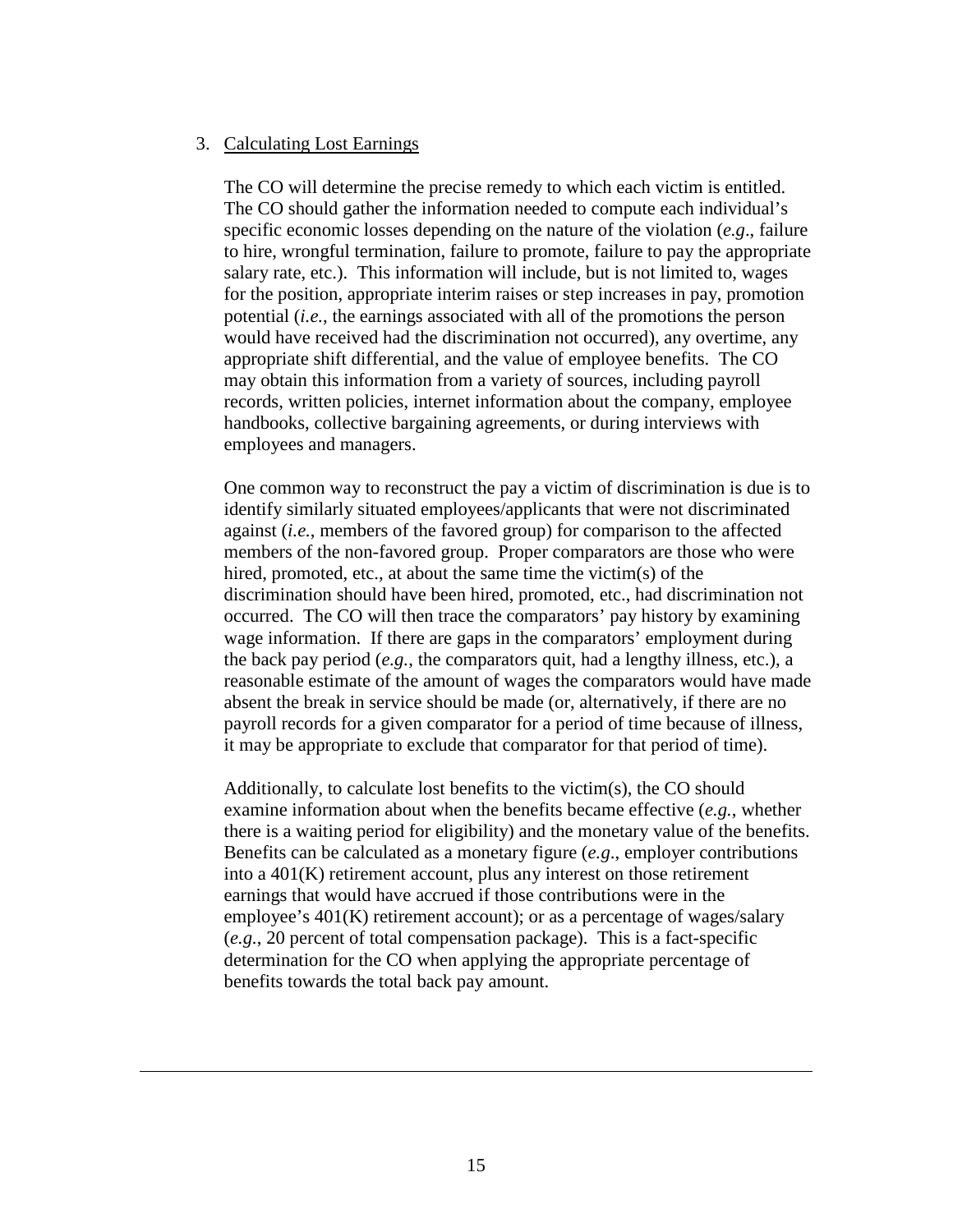As noted in the discussion regarding formula relief, the CO will use the liability period as the time period for calculating back pay. (See section 6.A.3 above)

## 4. Mitigation (Interim Earnings) as a Defense in Hiring/Termination Discrimination Cases

Finally, the CO must consider appropriate deductions to the back pay award in anticipation of the contractor raising mitigation as a defense, which can occur under either formula relief or individual relief.

As previously stated, mitigation refers to the duty of victims of hiring or termination discrimination to use reasonable diligence in seeking alternative employment during the back pay period. Back pay awards are reduced by the amount the victim could have earned with reasonable diligence, less expenses reasonably incurred in looking for alternative employment (*e.g.*, cost to prepare a resume, gas and parking fees incurred when going for an interview). The victim is required only to accept employment that is substantially equivalent to or the same as that sought or held with the contractor. It is the contractor's burden to show that with such diligence the victim was reasonably likely to have found comparable employment. The victim need not take any employment position simply to retain his/her back pay award. Nor is the victim required to relocate to accept alternative employment.<sup>[10](#page-15-0)</sup>

The contractor may assert as a defense that the victim failed to take reasonable steps to mitigate back pay losses. The CO must examine this assertion considering that reasonable diligence does not mean the victim had to be successful in obtaining other employment, only that he/she is required to make a reasonable effort. Evidence relevant to the due diligence issue include interview statements by the victim that they applied for jobs, but were unsuccessful, copies of job applications filed with employers, and copies of rejection letters from employers, during the back pay period. If the victim made a reasonable effort to mitigate their losses, but failed to obtain alternate employment, then no deduction should be made to the back pay award. If the individual actually obtained other employment during the liability period (whether or not it was equivalent), than the amount of those interim earnings is deducted from the amount of the back pay award.<sup>[11](#page-15-1)</sup>

<span id="page-15-0"></span> $10$  Periods when the victim would not have been employed even absent discrimination are excluded from the back pay award (*e.g.*, during periods of incarceration).

<span id="page-15-1"></span> $11$  If the contractor shows that comparable employment would likely have been obtainable had the victim used reasonable diligence to mitigate their losses, but the victim did not make such a reasonable effort, then the amount of interim earnings that the victim could have earned had the victim used due diligence should be deducted from the back pay award. In this scenario, it is the contractor who must prove the amount of interim earnings that could have been earned.